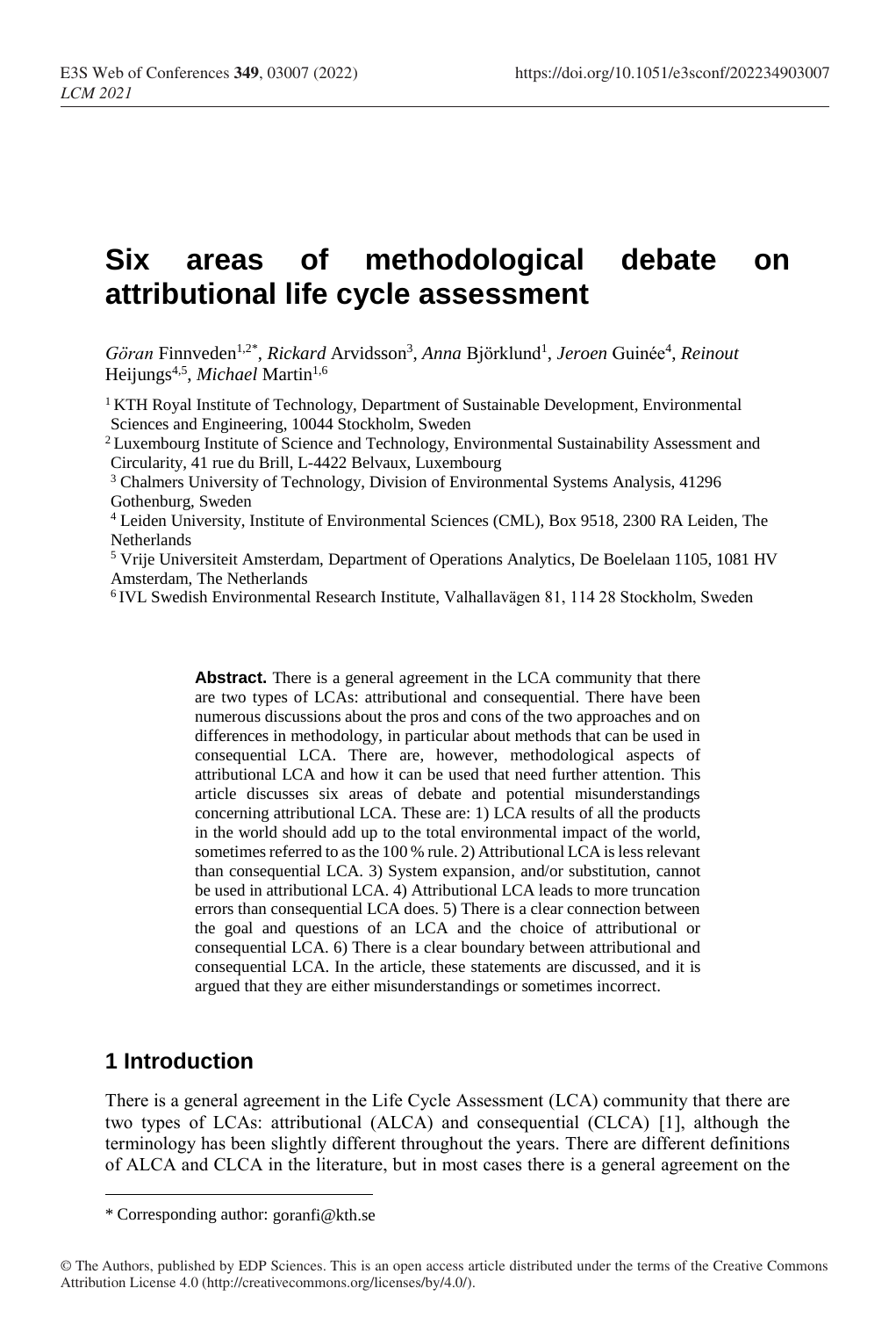main principles. Here, ALCA is defined by its focus on describing the environmentally relevant physical flows to and from a life cycle and its subsystems [2], and CLCA is defined by its aim to describe how environmentally relevant flows will change in response to possible decisions [3].

There have been numerous discussions about the pros and cons of the two approaches and on differences in methodology [4, 5]. The focus has often been on CLCA, e.g. [6-8]. In the literature, there have been statements about ALCA (e.g. [4, 9]) that deserve further attention. The aim of this paper is to discuss six areas of debate about ALCA and to contribute to the methodological discussion on ALCA and LCA in general.

# **2 Six areas for discussion**

#### **2.1 The 100 % rule**

It is often suggested that if one would add up all the ALCAs of all the products in the world, it should add up to the total environmental impact in the world [9]. This is sometimes referred to as "the 100 % rule".

The 100 % rule interpreted in this way, however, does not seem to be correct, which can be illustrated by a simple example. One could do an ALCA of diesel fuel. One would then include the production of the fuel and the use of it. One could also do an ALCA of a truck. One would then again include the production and use of the fuel. One could also do an ALCA of a waste management system and if that system would include a diesel truck, one would again include the production and use of the fuel. Additionally, different allocation methods applied by different ALCA practitioners to the multifunctional refinery process co-producing diesel among 10-15 other refinery products, could result in another breach of this 100% rule.

This first simple example shows that the production and use of the diesel fuel would be included in many ALCAs, and thus the sum of all ALCAs would be much larger than the total environmental impact of the world. The second example can lead to over- or underestimates. The 100 % rule is thus not correct if defined as above. It could, in principle, be correct if there were rules on which products could be included, e.g., only certain types of consumer end products, the system boundaries for the assessment, which allocation methods to apply, and how to deal with long-living products. One example of this could be when the 100 % rule is explicitly only for "final products" where "final products" are defined "as a product that is directly consumed by humans and not used in the life cycle of another product" [4]. Interpreted in this way, the 100 % rule is only relevant for "final products" and not necessarily for other types of products. In practice, it may turn out to be difficult to identify final products based on this definition. An LCA practitioner is free to choose the product under study, and most LCAs are not of final products, making the 100 % rule less relevant. Another example where the 100 % rule could be valid is for a company that may want to define a 100 % rule to account for ALCAs of all products that they sell and make sure that the sum amounts to the total impact of the company. In this case, they have defined which products to study, and they can define rules for system boundaries, allocation, etc. so that the 100 % rule can be valid. This is, however, a special case and not a general aspect of ALCA.

#### **2.2 The relevance of ALCA**

It has been suggested that the sole reason to perform LCA is to use it to support decision making, and that the key requirement for that purpose is that LCA should reflect the environmental consequences caused by the decision, and therefore only CLCA would be relevant, c.f. [10].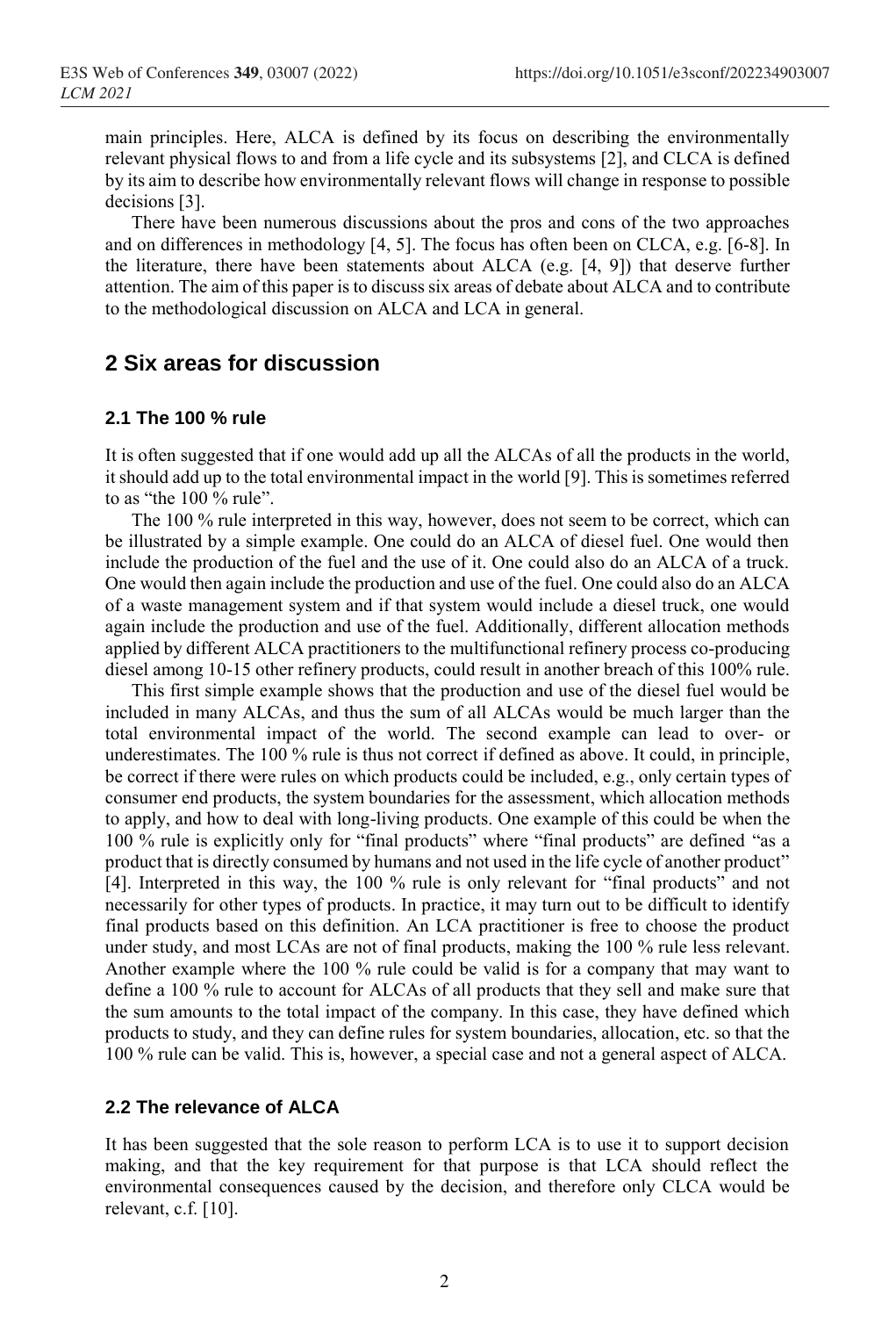This is, however, a simplified view. There are many other uses for LCA apart from using it as a basis for a decision, e.g. learning [11] and finding out which life cycle phase or which product in a consumption pattern contributes most [12]. In these cases, ALCA may be very relevant. Also, much of the arguments against ALCA are based on the assumption that consequentialism is the only appropriate basis for decision-making [13]. However, there may be other relevant bases, e.g. to choose the product with the lowest environmental impacts, which also can be valid [14] and which would instead suggest an ALCA. Therefore, ALCA can also be an appropriate method in many applications.

#### **2.3 System expansion and substitution**

A classic problem in LCA is how to handle situations where a process includes several functions, e.g. [1, 2, 4, 9, 15]. An example may be a waste treatment process, e.g. waste incineration, which as one function treats the waste but as a second function also produces electricity. This process can be difficult to compare with a process that only takes care of the waste, but does not produce electricity. This situation can be solved in different ways, and here three approaches will be discussed, c.f. [4]. The first is to allocate (also called partition) between the two functions taking care of the waste and producing electricity. This can be done employing several different methods for the allocation, e.g. [1, 2]. When that has been done, the waste treatment part of the first system can be compared with the second system. A second approach is to conduct a so-called "system expansion" and include two functions: taking care of waste and producing electricity. The process that only takes care of the waste must then be complemented with a process that only produces electricity. The two alternatives are now possible to compare since they fulfil the same functions. A third approach is to credit or subtract the process that only produces electricity from the process that takes care of both the waste and produces electricity. The two systems can now be compared since the first system only has one functional unit, i.e. taking care of the waste. This third option is sometimes called "substitution" or the "avoided burdens" approach [4], but often, the term "system expansion" is used in a broad sense to cover also substitution, e.g. [16, 17], which, however, is debatable [18].

The ISO standard for LCA [19] includes a hierarchy for handling multifunctional processes where system expansion (often interpreted in a broad sense [17, 20]) is presented as a first step to avoid allocation, i.e. before performing different forms of allocation. The ISO standard does not differentiate between ALCA and CLCA. System expansion (in the broad sense) is often used and has, for example, become the dominating approach in waste management LCAs [21]. For comparative studies, system expansion in the narrow sense and substitution gives qualitatively the same result, although the specific numbers will be different [22]. However, this is not the case for non-comparative stand-alone LCAs [23].

It is often claimed that system expansion in a broad sense should not be used for ALCA, e.g. [9]. Others would suggest that system expansion, in a narrow sense, can be used for ALCA, but substitution should not be used [4].

It seems strange not to accept system expansion in the narrow sense in ALCA since a functional unit can cover several functions, c.f. [4]. Unless restrictions on the possibilities of choosing the functional unit are introduced, it seems clear that system expansion in the narrow sense should be compatible with ALCA.

One suggested reason for not accepting substitution in ALCA is that it would be in conflict with the 100 % rule [4]. However, as suggested in section 2.1, if the 100 % rule is not valid, then this argument would not be relevant. Since the results for comparative studies are qualitatively the same for system expansion in a narrow sense and substitution, and they include the same components, it also seems reasonable to also accept substitution in ALCA when substitution in the narrow sense is accepted. System expansion in the narrow sense may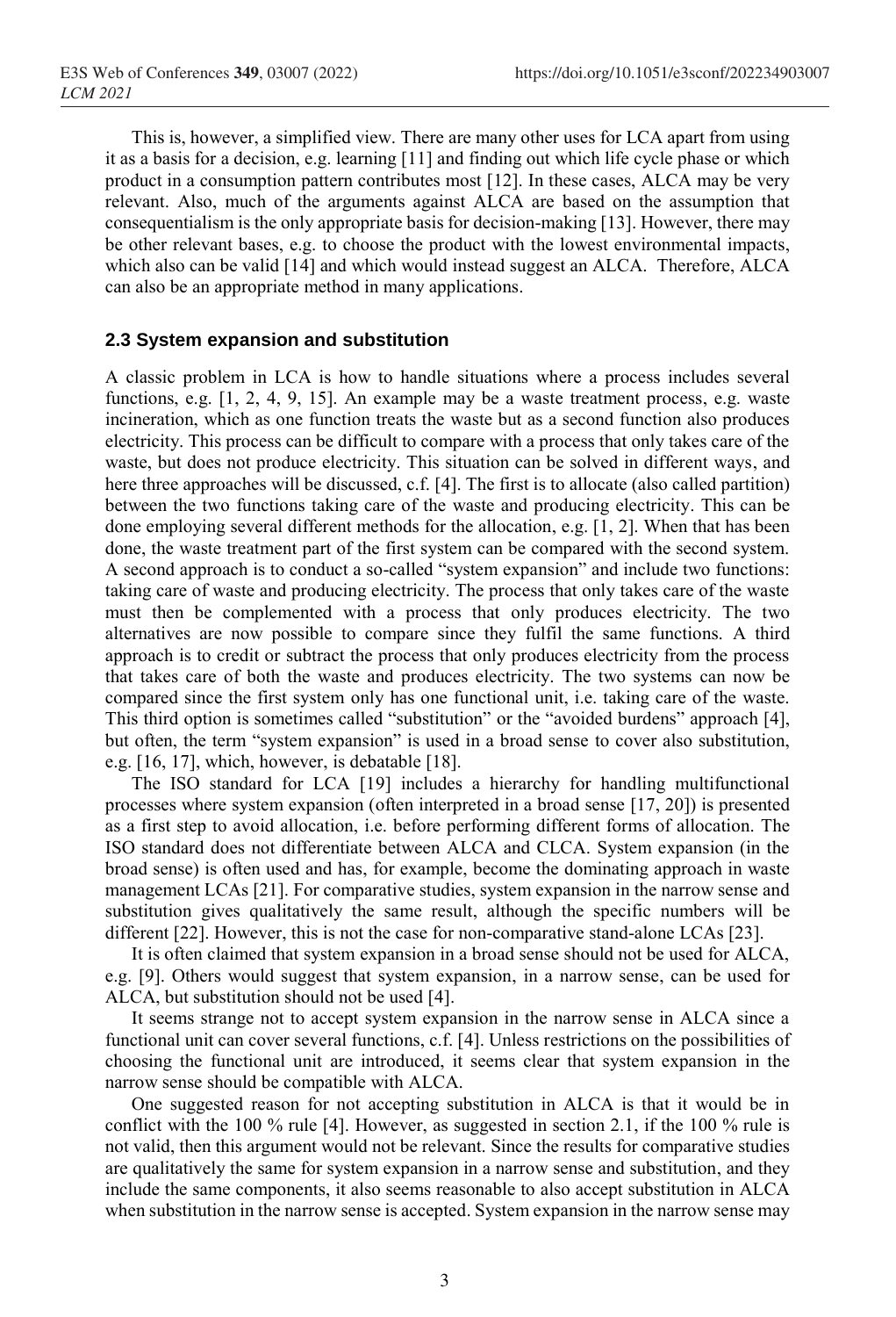be preferable over substitution for increased transparency [22], especially for stand-alone studies. It can also be noted that the data used when substitution is used would probably be different in ALCA and CLCA [2, 24], with e.g. average data being used for substitutions in ALCAs and marginal data for substitutions in CLCAs. It should also be noted that in the special cases where the 100 % rule could be valid, as discussed in section 2.1, then substitution could be in conflict with this rule.

#### **2.4 Truncation and aggregation errors**

When conducting an LCA, it is difficult to include all relevant processes, which can lead to truncation errors [25]. It can be argued that this will be a greater problem for ALCA than CLCA since the latter, in theory, only needs to include processes that are changing due to the decision [6].

It may, however, be the other way around, that this is a larger problem for CLCA. One reason for this is related to difficulties in predicting the future and the consequences of decisions [26]. Furthermore, data for consequential assessments are not widely available, and the assessment may require a more comprehensive understanding of the changes to other systems. Another reason is that Input-Output Analysis (IOA) and Environmentally Extended Input-Output Analysis (EEIOA) can be used for providing missing data [27]. This is useful since IOA/EEIOA covers the whole economy of a country and thus does not include the same type of truncation errors as process-based LCA. IOA is by its nature, an accounting tool and therefore more easily applicable in an ALCA context. However, the use of IOA may lead to more aggregation errors since the product groups are broadly defined [28]. Overall, there are different types of calculation errors for both ALCA and CLCA and it is not possible to make a general conclusion on which type may have the largest errors.

#### **2.5 The connection between goal and scope and choice of methodology**

It is sometimes expected that there should be a clear connection between the goal of an LCA on the one hand and the choice between ALCA and CLCA on the other. There have been projects where the aim has been to establish this connection. In practice, however, this is not easy to reach consensus on, e.g. [29]. For example, whereas some would argue that LCAs done for different types of environmental labelling are typical ALCA applications, others would argue that since environmental labelling is intended to support decisions, and decisionsupport should be based on consequences of the decisions, this is instead a typical CLCA application. However, the type of decision is rarely addressed, e.g. consumer, company-level, or political. It, therefore, seems more difficult than expected to establish clear connections between goals of LCAs and the choice between ALCA and CLCA and reach a consensus around these.

#### **2.6 The boundary between ALCA and CLCA**

The literature typically suggests two distinctive methodological differences between ALCA and CLCA: 1) The way to handle multifunctional processes where it is sometimes suggested that ALCA should use allocation and CLCA system expansion in a broad sense, e.g. [9], and 2) The choice of data where it is typically suggested that ALCA should use average data and CLCA should use marginal data, e.g. [2, 9]. Sometimes it has also been suggested that the scale of the decision should influence the choice, c.f. [4, 29].

As discussed above, it seems reasonable that system expansion and substitution can be compatible with ALCA. It has also been suggested that there is no strict delimitation of average data for ALCA and marginal for CLCA [4]. Additionaly, based on common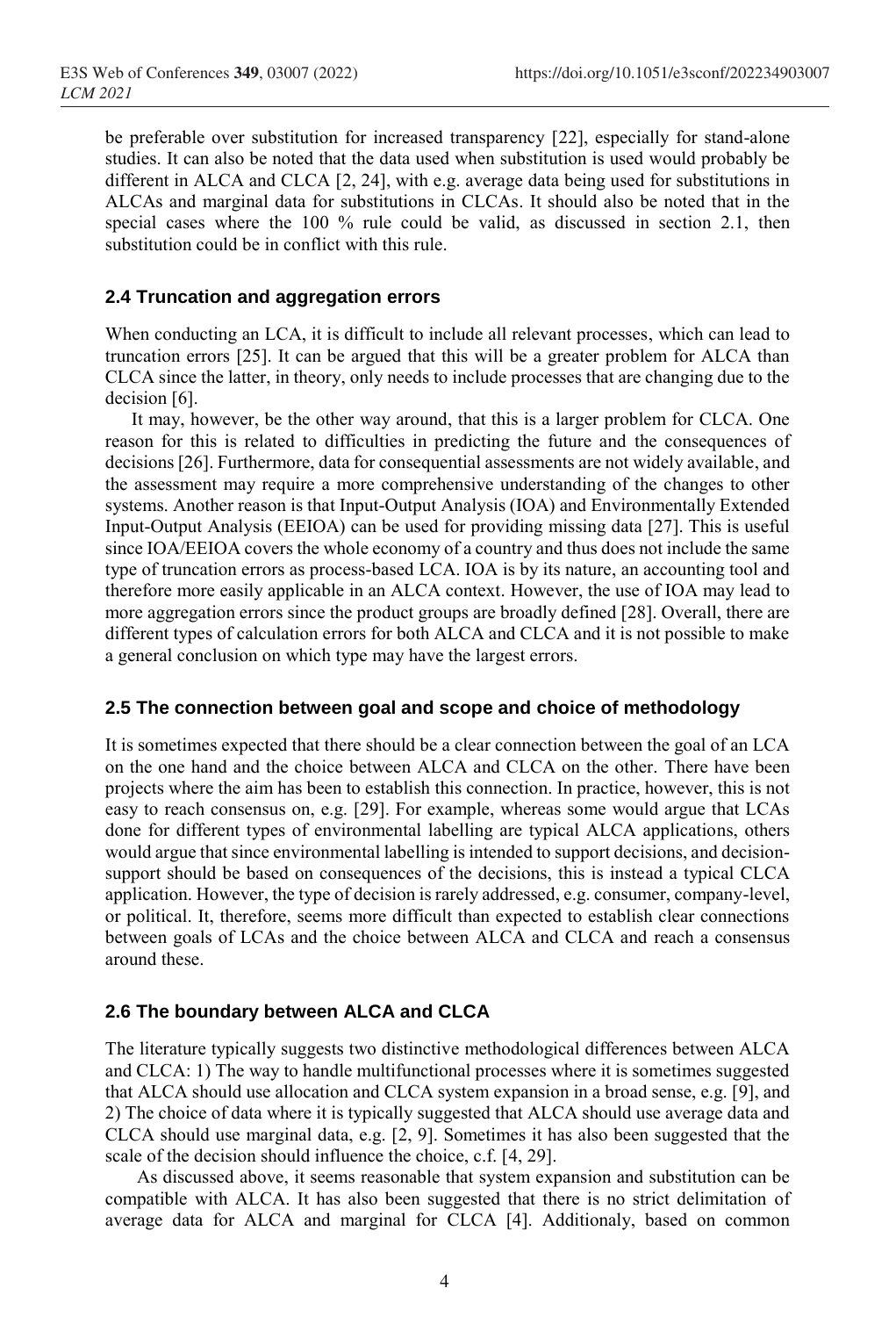definitions of ALCA and CLCA, the scale of the decisions should not influence the choice [4]. Furthermore, in practice, there are a number of studies in between ALCA and CLCA [30, 31] and beyond both [32]. As such, the distinctions are sometimes ambiguous and have not added to the clarity on the differences between the approaches. Therefore, the difference between ALCA and CLCA may be less clear than what is often assumed, and ALCA and CLCA may not be the only two modes of LCA. On the other hand, the possibility of a difference in computational set-up has hardly been addressed [33].

# **3 Final reflections**

When the difference between ALCA and CLCA became established in the LCA community at the end of the 1990s, it was for many somewhat of a revelation. It seemed that many of the classical methodological discussions related to the choice of data, system boundaries, and allocation could now be resolved by making a connection to the goal of the study. In practice, this has turned out to be more difficult than what was expected and discussions are still ongoing. This paper suggests that the differences between ALCA and CLCA are not so clearcut, neither in theory nor in practice, and that many of the claims of the two methods may need to be revisited. This may require that also some of the basic definitions and methodological aspects of LCA in general and different versions of it be revisited.

More specifically, this paper suggests that the 100 % rule, stating that if one would do an ALCA of all the products in the world, the sum would be the total environmental impacts of the world, is not correct. Also, this paper suggests that system expansion and substitution can be used in both CLCA and ALCA studies.

The discussions here have focused on Environmental LCA, but are equally valid for broader Life Cycle Sustainability Assessments. It is also of relevance for other sustainability assessment tools where the distinction between attributional and consequential assessments may be relevant. We mention in particular IOA and EEIOA, which have been constructed – implicitly – as attributional models and are – tacitly – used to answer consequential questions [34].

## **Acknowledgments**

This paper is based on presentations at the Swedish Life Cycle Center's network conference 2020 and the LCM 2021 conference. Comments in association with these presentations by several colleagues are greatly appreciated.

## **References**

- 1. M.Z. Hauschild, R.K. Rosenbaum, S.I. Olsen, *Life Cycle Assessment. Theory and Practice.* Springer. (2018).
- 2. G. Finnveden, M. Hauschild, T. Ekvall, J. Guinée, R. Heijungs, S. Hellweg, A. Koehler, D. Pennington, S. Suh. J. Env. Management, **91**, 1-21 (2009)
- 3. M.A. Curran, M. Mann, G. Norris. J Cleaner Prod., **13** 853-862 (2005)
- 4. T. Schaubroeck, S. Schaubroeck, R. Heijungs, A. Zamagni, M. Brandão, E. Benetto. Sustainability, **13**, 7386 (2021)
- 5. T. Ekvall. In M.J. Bastante-Ceca, J.L. Fuentes-Bargues, L. Hufnagel. F.-C. Mihai, C. Iatu (Eds.) *Sustainability Assessment at the 21st century.*IntechOpen, 69212. (2019)
- 6. J. Palazzo, R. Geyer, S. Suh. J. Ind. Ecol, **24**, 815-829. (2020)